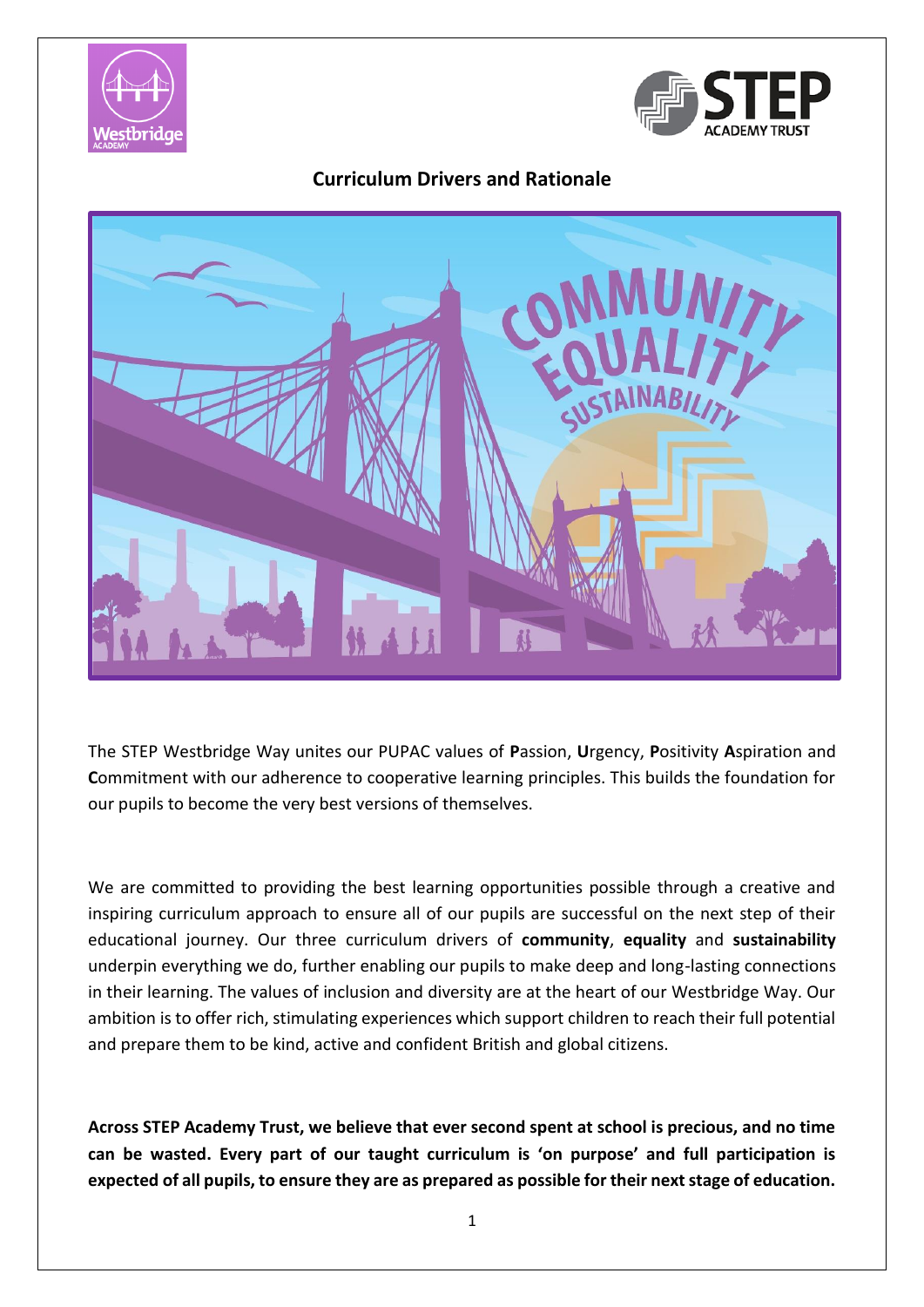



## **Curriculum Drivers**

| <b>Driver</b> | What does this look like?                                                                                                                      | Why is it important for our children?        |
|---------------|------------------------------------------------------------------------------------------------------------------------------------------------|----------------------------------------------|
|               | Named classes after Pupil Parliament                                                                                                           | To feel part of each class community and a   |
|               | suggestions linked to sustainability                                                                                                           | sense of belonging                           |
|               | Collaboration in class e.g. talk partners,                                                                                                     | Develops oracy, team work and                |
|               | <b>Think Pair Share</b>                                                                                                                        | confidence, essential life skills            |
|               | Cooperative Learning behaviour focus                                                                                                           | Raises expectations for how we act in        |
|               |                                                                                                                                                | school to have the best chance of success.   |
|               |                                                                                                                                                | <b>Builds teamwork</b>                       |
|               | High expectations of conduct and                                                                                                               | To reinforce the idea of their class and     |
|               | behaviour throughout academy                                                                                                                   | school community working together.           |
|               |                                                                                                                                                | Ensures their learning in prioritised and    |
|               |                                                                                                                                                | pupils are ready for next stage              |
|               | Team names in English, Maths and Wider                                                                                                         | Supports the advancement of team spirit      |
|               | Curriculum [whole class in EYFS]                                                                                                               | and working together for a shared            |
|               |                                                                                                                                                | outcomes. Fosters partnerships.              |
|               | Pupil knowledge about wider STEP                                                                                                               | Deepens understanding of being part of an    |
|               | membership e.g. through shared PUPAC                                                                                                           | even wider community, who all share the      |
| #Community    | values                                                                                                                                         | same aspirations. Following PUPAC            |
|               |                                                                                                                                                | principles will set foundation for future    |
|               |                                                                                                                                                | achievement                                  |
|               | Celebration of pupil achievement e.g.                                                                                                          | Shows pupils they are valued, and the        |
|               | through cheers, assemblies, silver and gold<br>stickers, platinum cards                                                                        | whole school gets to celebrate individual    |
|               |                                                                                                                                                | and collective success                       |
|               | Involvement with outside agencies e.g. The<br>Hampshire School, Emanuel, Thomas'<br>Foundation, The Bridge, St. John Bosco<br>College and more | Strengthens links within and across          |
|               |                                                                                                                                                | communities; gives opportunities for pupils  |
|               |                                                                                                                                                | to further understand, and feel part of, the |
|               |                                                                                                                                                | communities around us                        |
|               | <b>Extended Schools</b>                                                                                                                        | Gives opportunities to learn new skills and  |
|               |                                                                                                                                                | develop friendship and reinforce cultural    |
|               |                                                                                                                                                | capital                                      |
|               | Explicit links in History, Geography, RE,                                                                                                      | Reinforces pupils' schema around idea of     |
|               | PSHE, P4C curriculum                                                                                                                           | community (equality, racism, religion,       |
|               |                                                                                                                                                | people who improved communities,             |
|               |                                                                                                                                                | knowledge of local, national and global      |
|               |                                                                                                                                                | community and our places within these)       |